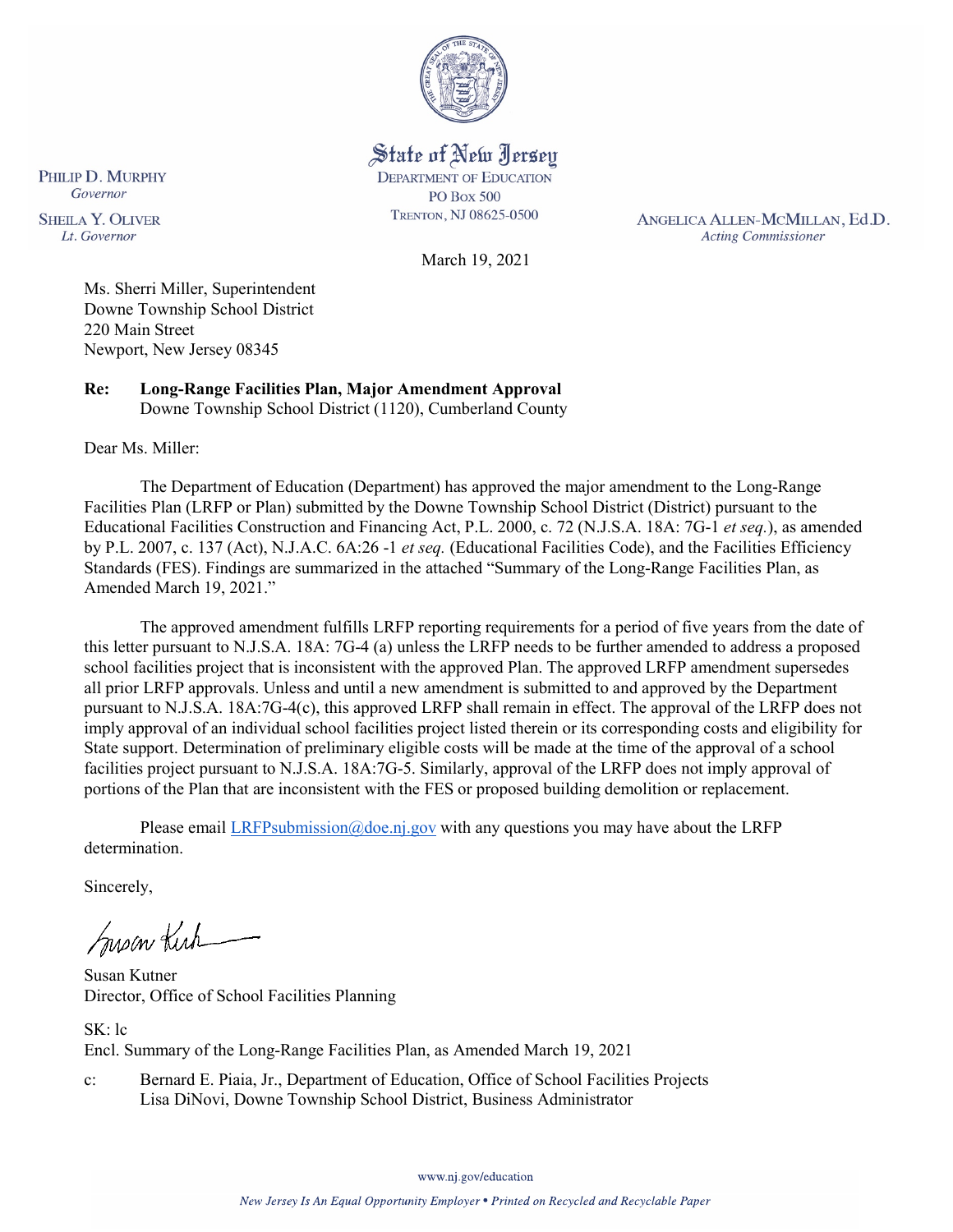# **Downe Township School District (1120) Summary of the Long-Range Facilities Plan, as Amended March 19, 2021**

The Department of Education (Department) has completed its review of the major amendment to the Long-Range Facilities Plan (LRFP or Plan) submitted by the Downe Township School District (District) pursuant to the Educational Facilities Construction and Financing Act, P.L. 2000, c. 72 (N.J.S.A. 18A: 7G-1 *et seq.*), as amended by P.L. 2007, c. 137 (Act), N.J.A.C. 6A:26-1 et seq. (Educational Facilities Code), and the Facilities Efficiency Standards (FES).

The following provides a summary of the District's approved amended LRFP. The summary is based on the standards set forth in the Act, the Educational Facilities Code, the FES, District-reported information in the Department's LRFP reporting system, and supporting documentation. The referenced reports in *italic* text are standard reports available on the Department's LRFP website.

#### **1. Inventory Overview**

The District is classified as a Regular Operating District (ROD) for funding purposes. It provides services for students in grades PK-8.

The District identified existing and proposed schools, sites, buildings, rooms, and site amenities in its LRFP. Table 1 lists the number of existing and proposed district schools, sites, and buildings. Detailed information can be found in the *School Asset Inventory Report* and the *Site Asset Inventory Report.*

**As directed by the Department, school facilities projects that have received initial approval by the Department and have been approved by the voters, if applicable, are represented as "existing" in the LRFP.** Approved projects that include new construction and/or the reconfiguration/reassignment of existing program space are as follows: n/a.

| Category                                     | <b>Existing</b> | <b>Proposed</b> |
|----------------------------------------------|-----------------|-----------------|
| Number of Schools (assigned DOE school code) |                 |                 |
| Number of School Buildings <sup>1</sup>      |                 |                 |
| Number of Non-School Buildings <sup>2</sup>  |                 |                 |
| Number of Vacant Buildings                   |                 |                 |
| Number of Sites                              |                 |                 |

#### **Table 1: Number of Schools, School Buildings, and Sites**

Based on the existing facilities inventory submitted by the District:

- Schools using leased buildings (short or long-term):  $n/a$
- Schools using temporary classroom units (TCUs), excluding TCUs supporting construction: n/a
- Vacant/unassigned school buildings:  $n/a$

 $\overline{a}$ 

<span id="page-1-1"></span><span id="page-1-0"></span>*<sup>1</sup>* Includes district-owned buildings and long-term leases serving students in district-operated programs

<sup>&</sup>lt;sup>2</sup> Includes occupied district-owned buildings not associated with a school, such as administrative buildings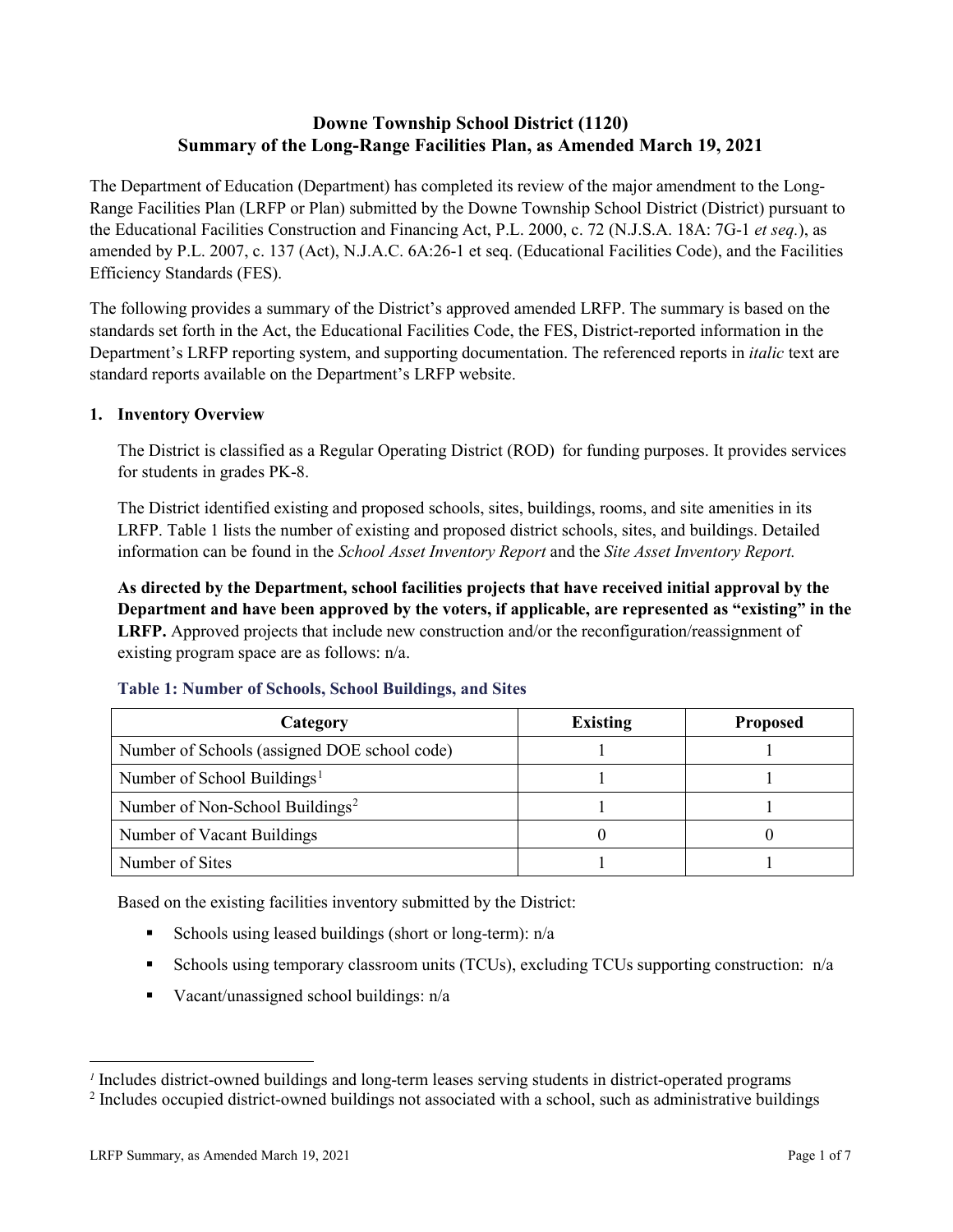Findings:

The Department has determined that the proposed inventory is adequate for approval of the District's LRFP amendment. However, the LRFP determination does not imply approval of an individual school facilities project listed within the LRFP; the District must submit individual project applications for project approval.

# **2. District Enrollments**

The District determined the number of students, or "proposed enrollments," to be accommodated for LRFP planning purposes on a district-wide basis and in each school.

The Department minimally requires the submission of a standard cohort-survival projection using historic enrollment data from the Application for School State Aid (ASSA) or NJ Smart. The cohort-survival method projection method forecasts future students based upon the survival of the existing student population as it moves from grade to grade. A survival ratio of less than 1.00 indicates a loss of students, while a survival ratio of more than 1.00 indicates the class size is increasing. For example, if a survival ratio tracking first to second grade is computed to be 1.05, the grade size is increasing by 5% from one year to the next. The cohort-survival projection methodology works well for communities with stable demographic conditions. Atypical events impacting housing or enrollments, such as an economic downturn that halts new housing construction or the opening of a charter or private school, typically makes a cohort-survival projection less reliable.

#### **Proposed enrollments are based on a standard cohort-survival enrollment projection.**

Adequate supporting documentation was submitted to the Department to justify the proposed enrollments. Table 2 provides a comparison of existing and projected enrollments. All totals include special education students.

|                              | <b>Existing Enrollments</b> | <b>District Proposed Enrollments</b> |
|------------------------------|-----------------------------|--------------------------------------|
| <b>Grades</b>                | 2019-2020                   | 2024-25                              |
| PK (excl. private providers) |                             | 30                                   |
| Grades K to 5                | 90                          | 106                                  |
| Grades 6 to 8                | 53                          | 38                                   |
| Grades 9 to 12               |                             |                                      |
| <b>Totals PK to 12</b>       | 174                         | 174                                  |

# **Table 2: Enrollments**

Findings:

The Department has determined the District's proposed enrollments to be acceptable for approval of the District's LRFP amendment. The Department will require a current enrollment projection at the time an application for a school facilities project is submitted incorporating the District's most recent enrollments in order to verify that the LRFP's planned capacity is appropriate for the updated enrollments.

# **3. District Practices Capacity**

Based on information provided in the room inventories, District Practices Capacity was calculated for each school building to determine whether adequate capacity is proposed for the projected enrollments based on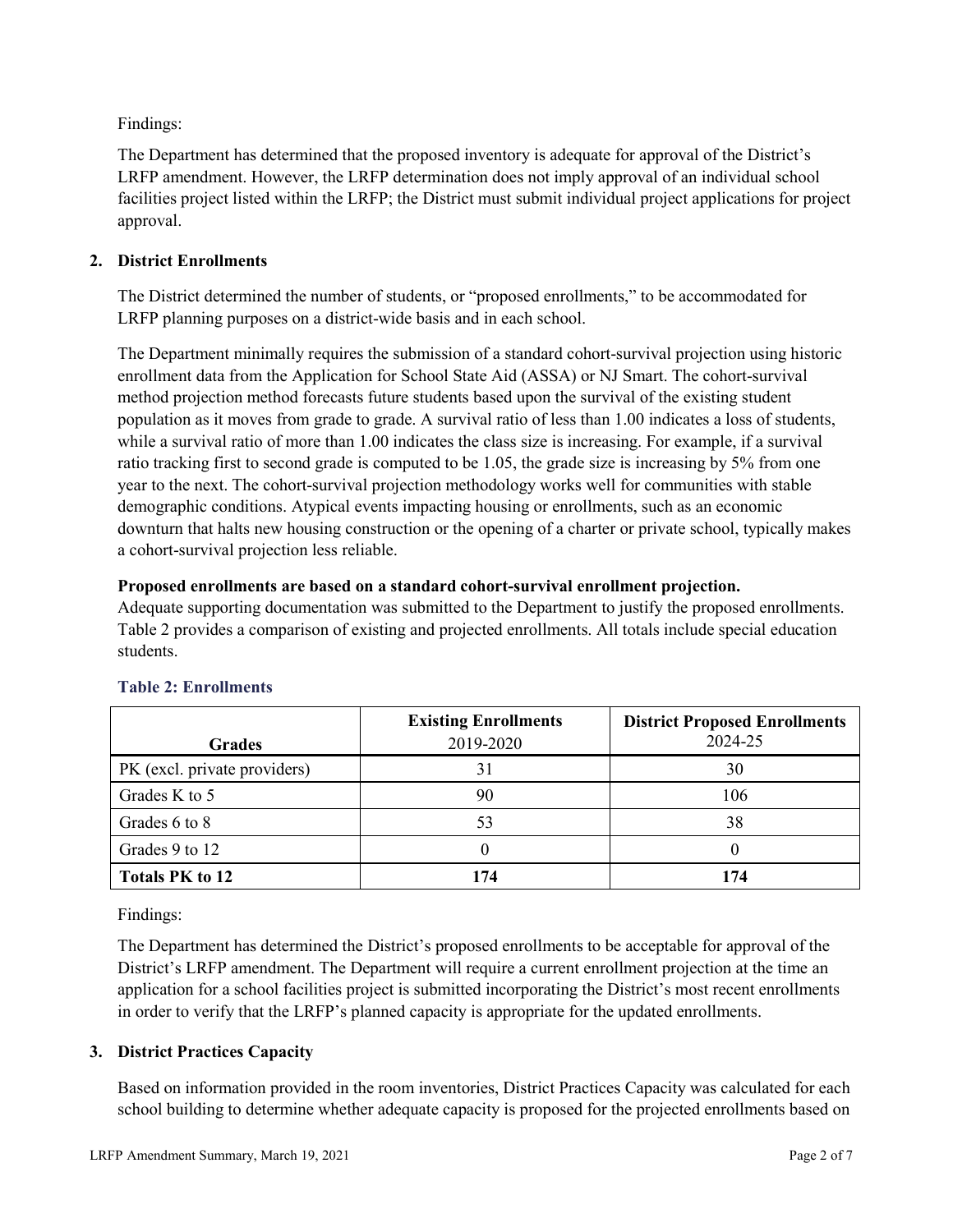district scheduling and class size practices. The capacity totals assume instructional buildings can be fully utilized regardless of school sending areas, transportation, and other operational issues. The calculations only consider district-owned buildings and long-term leases; short term leases and temporary buildings are excluded. **A capacity utilization factor of 90% for classrooms serving grades K-8 and 85% for classrooms serving grades 9-12 is applied in accordance with the FES.** No capacity utilization factor is applied to preschool classrooms.

In certain cases, districts may achieve adequate District Practices Capacity to accommodate enrollments but provide inadequate square feet per student in accordance with the FES, resulting in educational adequacy issues and "Unhoused Students." Unhoused students are considered in the "Functional Capacity" calculations used to determine potential State support for school facilities projects and are analyzed in Section 4.

Table 3 provides a summary of proposed enrollments and existing and proposed District-wide capacities. Detailed information can be found in the LRFP website reports titled *FES and District Practices Capacity Report, Existing Rooms Inventory Report, and Proposed Rooms Inventory Report.*

| <b>Grades</b>              | <b>Proposed</b><br><b>Enrollments</b> | <b>Existing</b><br><b>District</b><br><b>Practices</b><br>Capacity | <b>Existing</b><br>Deviation* | <b>Proposed</b><br><b>District</b><br><b>Practices</b><br>Capacity | <b>Proposed</b><br>Deviation* |
|----------------------------|---------------------------------------|--------------------------------------------------------------------|-------------------------------|--------------------------------------------------------------------|-------------------------------|
| Elementary ( $PK$ to 5)    | 136                                   | 141.86                                                             | 5.86                          | 141.86                                                             | 5.86                          |
| Middle $(6 \text{ to } 8)$ | 38                                    | 39.64                                                              | 1.64                          | 39.64                                                              | 1.64                          |
| High $(9 \text{ to } 12)$  | 0                                     | 0.00                                                               | 0.00                          | 0.00                                                               | 0.00                          |
| <b>District Totals</b>     | 174                                   | 181.50                                                             | 7.50                          | 181.50                                                             | 7.50                          |

# **Table 3: District Practices Capacity Analysis**

*\* Positive numbers signify surplus capacity; negative numbers signify inadequate capacity. Negative values for District Practices capacity are acceptable for approval if proposed enrollments do not exceed 100% capacity utilization.*

Considerations:

- Based on the proposed enrollments and existing room inventories, the District is projected to have inadequate capacity for the following grade groups, assuming all school buildings can be fully utilized: n/a
- Adequate justification has been provided by the District if the proposed capacity for a school significantly deviates from the proposed enrollments. Generally, surplus capacity is acceptable for LRFP approval if additional capacity is not proposed through new construction.

# Findings:

The Department has determined that proposed District capacity, in accordance with the proposed enrollments, is adequate for approval of the District's LRFP amendment. The Department will require a current enrollment projection at the time an application for a school facilities project is submitted, incorporating the District's most recent Fall Enrollment Report, in order to verify that the LRFP's planned capacity meets the District's updated enrollments.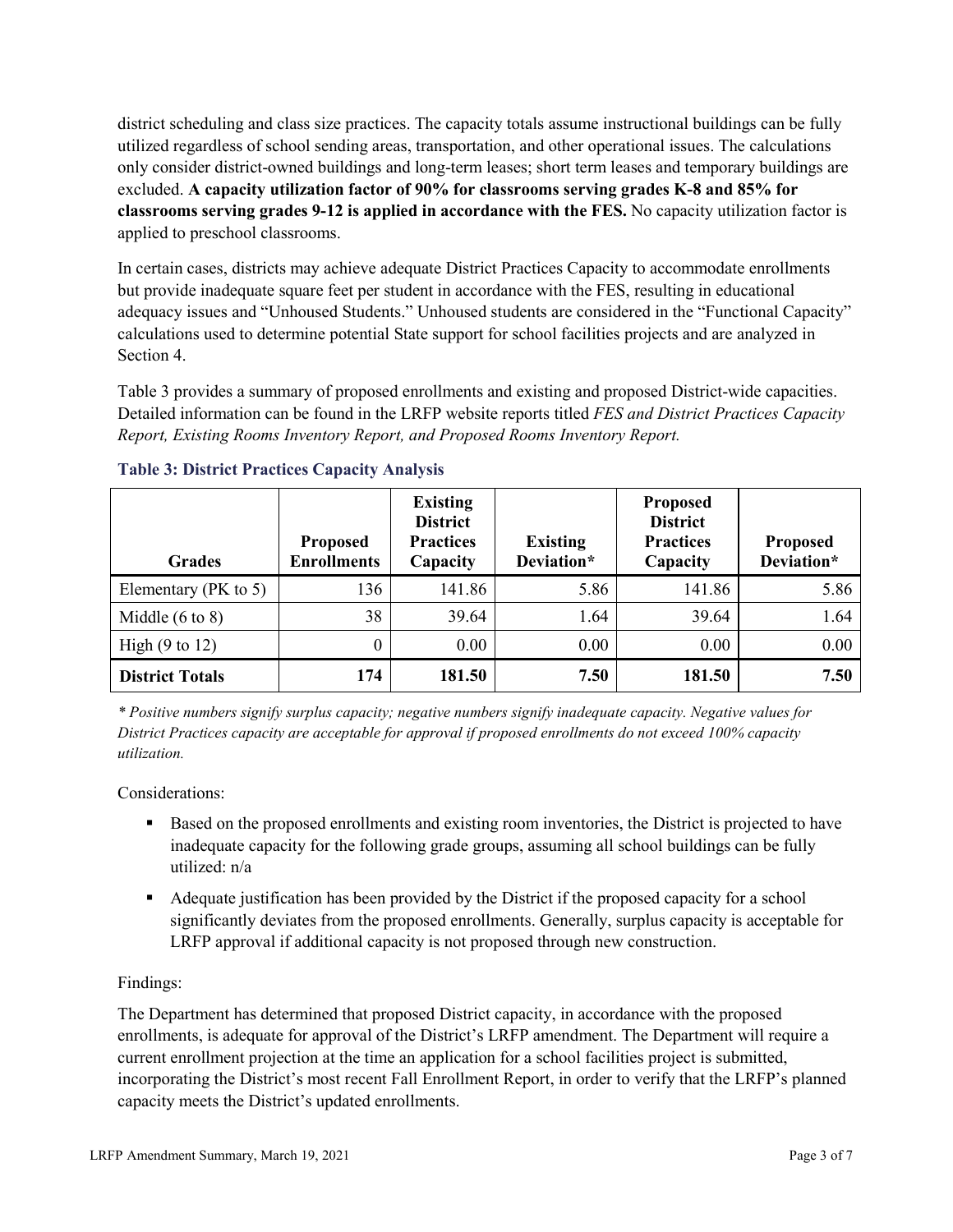# **4. New Construction Funding Eligibility**

*Functional Capacity* was calculated and compared to the proposed enrollments to provide a **preliminary estimate** of Unhoused Students and new construction funding eligibility. **A final determination will be made at the time of project application approval.**

*Functional Capacity* is the adjusted gross square footage of a school building *(total gross square feet minus excluded space)* divided by the minimum area allowance per full-time equivalent student for the grade level contained therein. *Unhoused Students* is the number of students projected to be enrolled in the District that exceeds the Functional Capacity of the District's schools pursuant to N.J.A.C. 6A:26-2.2(c). *Excluded Square Feet* includes (1) square footage exceeding the FES for any pre-kindergarten, kindergarten, general education, or self-contained special education classroom; (2) grossing factor square footage *(corridors, stairs, mechanical rooms, etc.)* that exceeds the FES allowance, and (3) square feet proposed to be demolished or discontinued from use. Excluded square feet may be revised during the review process for individual school facilities projects.

Table 4 provides a preliminary assessment of the Functional Capacity, Unhoused Students, and Estimated Maximum Approved Area for Unhoused Students for each FES grade group. The calculations exclude temporary facilities and short-term leased buildings. School buildings proposed for whole or partial demolition or reassignment to a non-school use are excluded from the calculations pending project application review. If a building is proposed to be reassigned to a different school, the square footage is applied to the proposed grades after reassignment. Buildings that are not assigned to a school are excluded from the calculations. In addition, only preschool students eligible for state funding (former ECPA students) are included. Detailed information concerning the calculations can be found in the *Functional Capacity and Unhoused Students Report* and the *Excluded Square Footage Report.*

| Category                                     | PK/K to 5 | 6 to 8 | 9 to 12  | <b>Total</b> |
|----------------------------------------------|-----------|--------|----------|--------------|
| Eligible PK /K-12 Proposed Enrollments       | 136       | 38     | 0        |              |
| FES Area Allowance (SF/student)              | 125.00    | 134.00 | 151.00   |              |
| <b>Prior to Completion of Proposed Work:</b> |           |        |          |              |
| <b>Existing Gross Square Feet</b>            | 21,923    | 6,125  | $\Omega$ | 28,048       |
| <b>Adjusted Gross Square Feet</b>            | 21,737    | 6,073  | $\theta$ | 27,810       |
| <b>Adjusted Functional Capacity</b>          | 171.20    | 47.84  | 0.00     |              |
| <b>Unhoused Students</b>                     | 0.00      | 0.00   | 0.00     |              |
| Est. Max. Area for Unhoused Students         | 0.00      | 0.00   | 0.00     |              |
| <b>After Completion of Proposed Work:</b>    |           |        |          |              |
| Gross Square Feet                            | 21,923    | 6,125  | $\theta$ | 28,048       |
| New Gross Square Feet                        | $\theta$  | 0      | $\theta$ | $\Omega$     |
| <b>Adjusted Gross Square Feet</b>            | 21,737    | 6,073  | $\Omega$ | 27,810       |
| <b>Functional Capacity</b>                   | 171.20    | 47.84  | 0.00     |              |
| Unhoused Students after Construction         | 0.00      | 0.00   | 0.00     |              |
| Est. Max. Area Remaining                     | 0.00      | 0.00   | 0.00     |              |

#### **Table 4: Estimated Maximum Approved Area for Unhoused Students**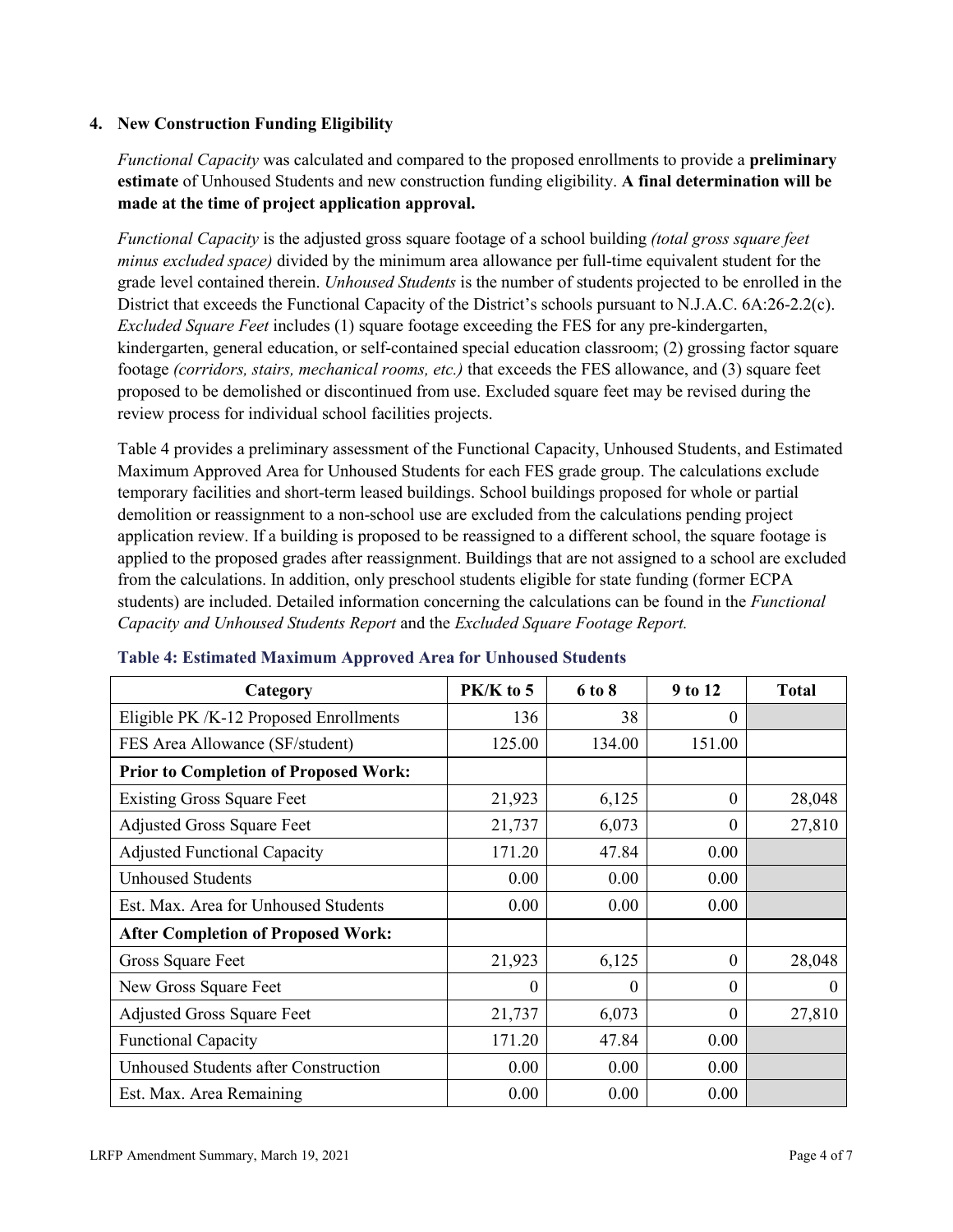Facilities used for non-instructional or non-educational purposes are ineligible for State support under the Act. However, projects for such facilities shall be reviewed by the Department to determine whether they are consistent with the District's LRFP and whether the facility, if it is to house students (full or part time) conforms to educational adequacy requirements. These projects shall conform to all applicable statutes and regulations.

Estimated costs represented in the LRFP by the District are for capital planning purposes only. The estimates are not intended to represent preliminary eligible costs or final eligible costs of approved school facilities projects.

Considerations:

- The District does not have approved projects pending completion, as noted in Section 1, that impact the Functional Capacity calculations.
- **The Functional Capacity calculations** *exclude* square feet proposed for demolition or discontinuation for the following FES grade groups and school buildings pending a feasibility study and project review: n/a.
- Based on the preliminary assessment, the District has Unhoused Students prior to the completion of proposed work for the following FES grade groups: n/a.
- New construction is proposed for the following FES grade groups: n/a.
- Proposed new construction exceeds the estimated maximum area allowance for Unhoused Students prior to the completion of the proposed work for the following grade groups: n/a group(s).
- The District, based on the preliminary LRFP assessment, will not have Unhoused Students after completion of the proposed LRFP work. If the District is projected to have Unhoused Students, adequate justification has been provided to confirm educational adequacy in accordance with Section 6 of this determination.

# Findings:

Functional Capacity and Unhoused Students calculated in the LRFP are preliminary estimates. Preliminary Eligible Costs (PEC) and Final Eligible Costs (FEC) will be included in the review process for specific school facilities projects. A feasibility study undertaken by the District is required if building demolition or replacement is proposed per N.J.A.C. 6A:26-2.3(b)(10).

# **5. Proposed Work**

The District assessed program space, capacity, and physical plant deficiencies to determine corrective actions. Capital maintenance, or *"system actions,"* address physical plant deficiencies due to operational, building code, and /or life cycle issues. Inventory changes, or *"inventory actions,*" add, alter, or eliminate sites, site amenities, buildings, and/or rooms.

The Act (N.J.S.A. 18A:7G-7b) provides that all school facilities shall be deemed suitable for rehabilitation unless a pre-construction evaluation undertaken by the District demonstrates to the satisfaction of the Commissioner that the structure might pose a risk to the safety of the occupants even after rehabilitation or that rehabilitation is not cost-effective. Pursuant to N.J.A.C. 6A:26-2.3(b)(10), the Commissioner may identify school facilities for which new construction is proposed in lieu of rehabilitation for which it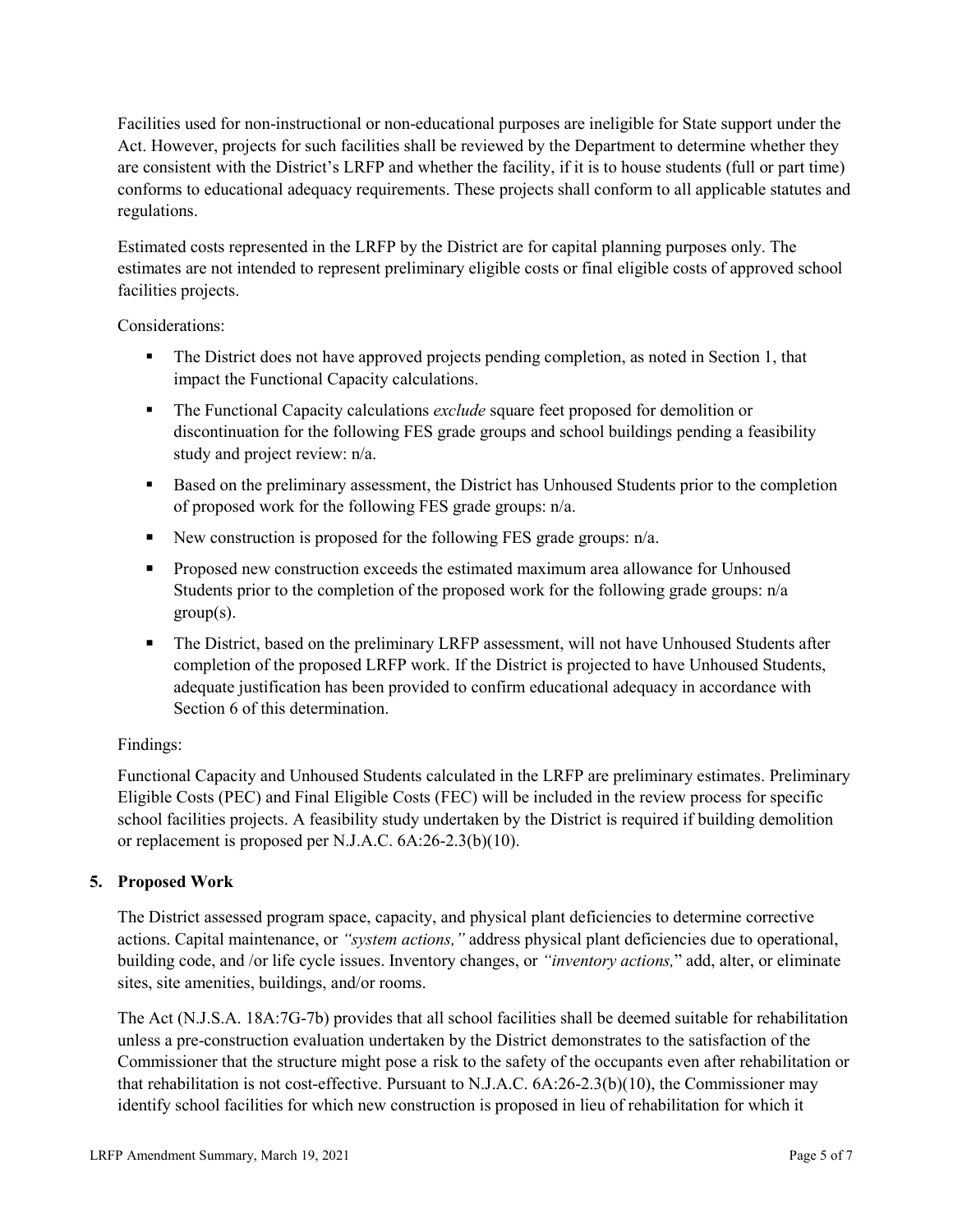appears from the information presented that new construction is justified, provided, however, that for such school facilities so identified, the District must submit a feasibility study as part of the application for the specific school facilities project. The cost of each proposed building replacement is compared to the cost of additions or rehabilitation required to eliminate health and safety deficiencies and to achieve the District's programmatic model.

Table 5 lists the scope of work proposed for each school based on the building(s) serving their student population. Proposed inventory changes are described in the LRFP website reports titled *"School Asset Inventory Report and "Proposed Room Inventory Report."* Information concerning proposed systems work, or capital maintenance can be found in the "LRFP Systems Action Summary Report."

With the completion of the proposed work, the following schools are proposed to be eliminated: n/a; the following schools are proposed to be added: n/a.

| <b>Proposed Scope of Work</b>                                                                  | <b>Applicable Schools</b> |
|------------------------------------------------------------------------------------------------|---------------------------|
| <b>Renovation only</b> (no new construction)                                                   |                           |
| System actions only (no inventory actions)                                                     | Downe Elementary (045)    |
| Existing inventory actions only (no systems actions)                                           | n/a                       |
| Systems and inventory changes                                                                  | n/a                       |
| <b>New construction</b>                                                                        |                           |
| Building addition only (no systems actions)                                                    | n/a                       |
| Renovation and building addition (system, existing<br>inventory, and new construction actions) | n/a                       |
| New building on existing site                                                                  | n/a                       |
| New building on new or expanded site                                                           | n/a                       |
| Site and building disposal (in addition to above scopes)                                       |                           |
| Partial building demolition                                                                    | n/a                       |
| Whole building demolition                                                                      | n/a                       |
| Site and building disposal or discontinuation of use                                           | n/a                       |

#### **Table 5: School Building Scope of Work**

Findings:

The Department has determined that the proposed work is adequate for approval of the District's LRFP amendment. However, Department approval of proposed work in the LRFP does not imply the District may proceed with a school facilities project. The District must submit individual project applications with cost estimates for Department project approval. Both school facilities project approval and other capital project review require consistency with the District's approved LRFP.

# **6. Proposed Room Inventories and the Facilities Efficiency Standards**

The District's proposed school buildings were evaluated to assess general educational adequacy in terms of compliance with the FES area allowance pursuant to N.J.A.C. 6A:26-2.2 and 2.3.